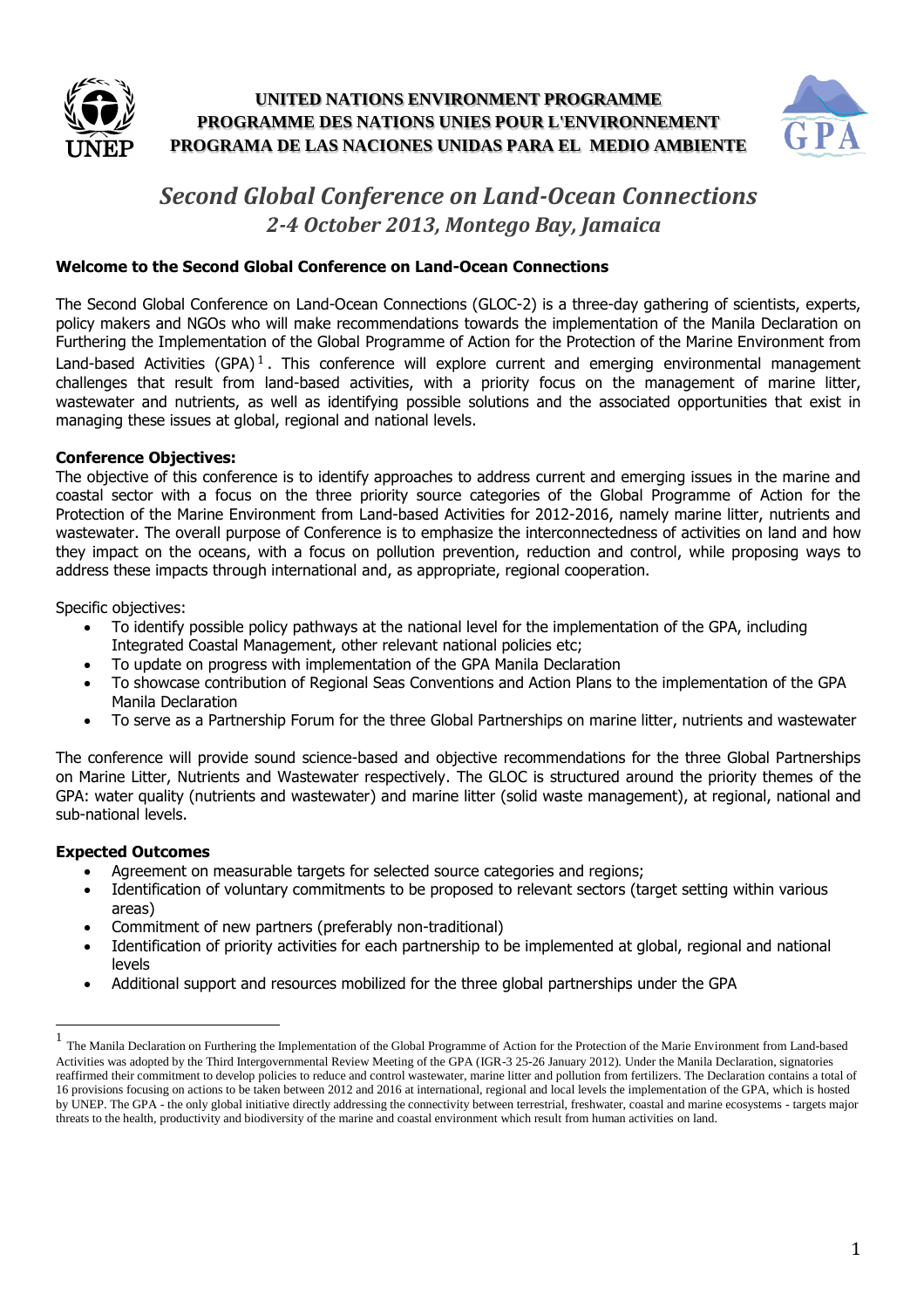



# **Provisional Agenda**

*Second Global Conference on Land-Ocean Connections (GLOC-2) 2-4 October 2013, Montego Bay, Jamaica*

| Wednesday<br>2 October    | Day 1 of Conference: Rose Hall Ballroom                                                                                                                                                                                                                                                                                                                                                                                                                                                                                                                                                                                                            |
|---------------------------|----------------------------------------------------------------------------------------------------------------------------------------------------------------------------------------------------------------------------------------------------------------------------------------------------------------------------------------------------------------------------------------------------------------------------------------------------------------------------------------------------------------------------------------------------------------------------------------------------------------------------------------------------|
| Item 1:<br>09:00-09:45    | Opening of Conference: Ms. Jacqueline Alder, Coordinator, Freshwater and Marine Ecosystems Branch,<br><b>UNEP</b><br>Prayer: Rev. Clement Clarke, New Testament Church of God, Montego Bay<br>Welcome: His Worship the Mayor, Councillor Glendon Harris<br>Opening Remarks: Mrs. Elizabeth Maruma - Mrema, Officer in Charge and Deputy Director, Division of<br>Environmental Policy Implementation, UNEP<br>Keynote Address: Honourable Robert Pickersgill, Minister of Land, Water, Environment & Climate<br>Change, Government of Jamaica<br>Closing Remarks: Ms. Jacqueline Alder, Coordinator, Freshwater and Marine Ecosystems Branch, UNEP |
| Item 2:<br>09:45-10:00    | Organization of the Conference <sup>2</sup><br>Jacqueline Alder, Coordinator, Freshwater and Marine Ecosystems Branch, UNEP                                                                                                                                                                                                                                                                                                                                                                                                                                                                                                                        |
| Item $3$ :<br>10:00-10:30 | Manila Declaration - Progress to date since the Third Review Meeting on the Implementation of the<br>Global Programme of Action for the Protection of the Marine Environment from Land-based Activities (GPA)<br>at the international, regional and national levels.<br>Vincent Sweeney, Coordinator, Global Programme of Action for the Protection of the Marine Environment<br>from Land-based Activities (GPA)                                                                                                                                                                                                                                  |
| 10:30-11:00               | <b>Coffee Break</b>                                                                                                                                                                                                                                                                                                                                                                                                                                                                                                                                                                                                                                |
|                           |                                                                                                                                                                                                                                                                                                                                                                                                                                                                                                                                                                                                                                                    |

<sup>2</sup> Plenary discussions in English and Spanish only. All documentation is issued in English only.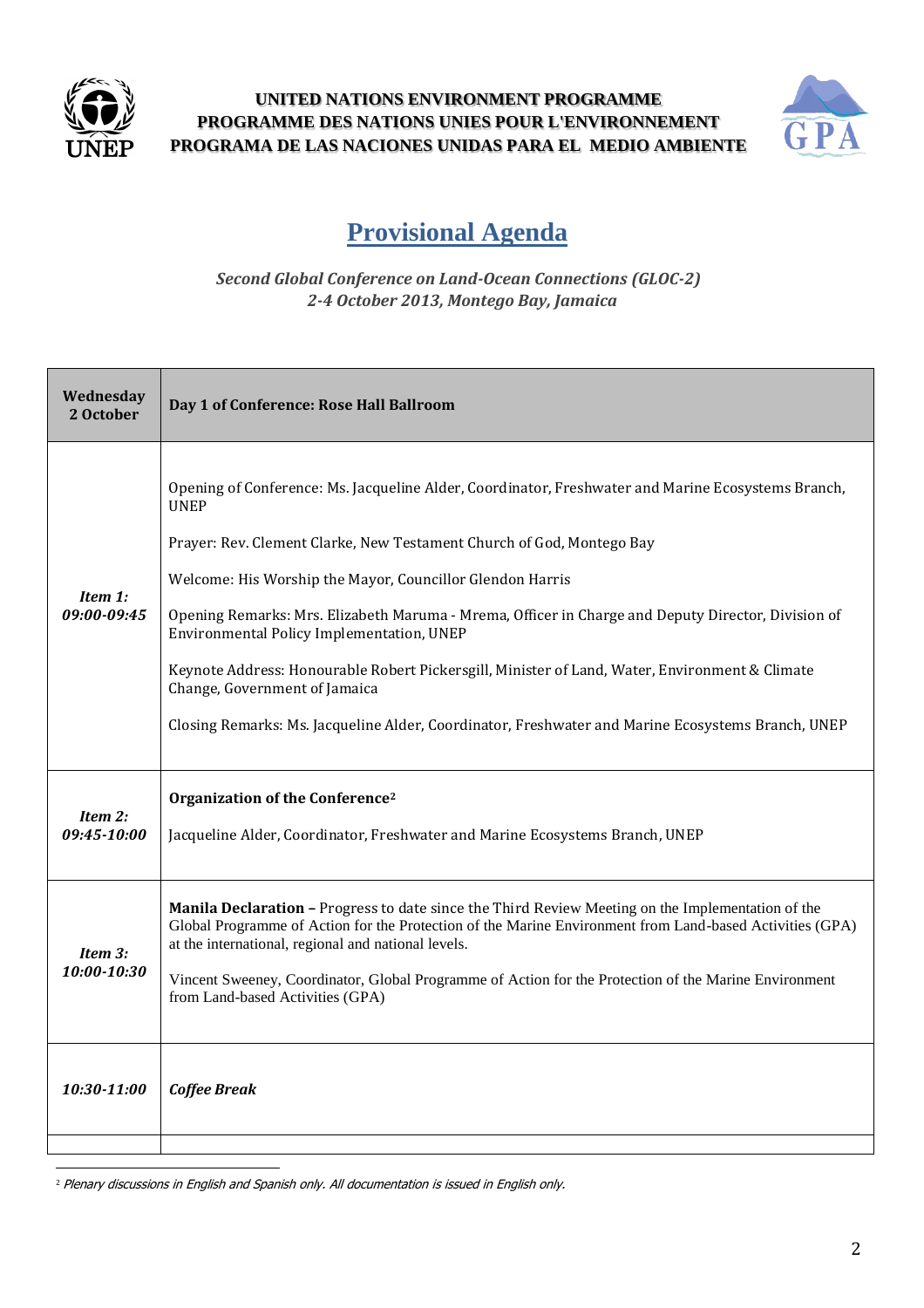



| Item 4:<br>11:00-12:30 | Regional Seas Conventions and Action Plans - a platform for implementation of the GPA                                                                                                                                                                                                                                                                                                                                                                                                      |
|------------------------|--------------------------------------------------------------------------------------------------------------------------------------------------------------------------------------------------------------------------------------------------------------------------------------------------------------------------------------------------------------------------------------------------------------------------------------------------------------------------------------------|
|                        | The 18 Regional Seas Conventions and Action Plans (RSCAPs) fulfill an important role in implementing<br>the international agenda on marine and coastal issues and are key for the implementation of the GPA at a<br>regional and national level. In bringing together governments, the scientific community, inter-<br>governmental organizations, and other stakeholders, the various RSCAPs provide valuable regional<br>frameworks for:                                                 |
|                        | assessing the state of the marine environment;<br>i)<br>ii)<br>addressing key developments that interact with the marine environment; and<br>agreeing on appropriate responses in terms of strategies, policies, management tools and<br>iii)<br>protocols.                                                                                                                                                                                                                                |
|                        | This session will look at the impact that the RSCAPs have had to date, and what role they can play with<br>regard to the global partnerships under the GPA.                                                                                                                                                                                                                                                                                                                                |
|                        | Mr. Jorge E. Illueca, Former Assistant Executive Director of UNEP and Director of UNEP's Division of<br><b>Environmental Conventions.</b>                                                                                                                                                                                                                                                                                                                                                  |
|                        | Dr. Tim Carruthers, Coastal and Marine Adviser, Secretariat of the Pacific Regional Environment<br>Programme                                                                                                                                                                                                                                                                                                                                                                               |
| 12:30-14:00            | Lunch                                                                                                                                                                                                                                                                                                                                                                                                                                                                                      |
|                        | Side-event: Rippling the Plastic Disclosure Project out to your Regional Sea, community, region,<br>and country (13.00-14.00, Rose Hall Ballroom)                                                                                                                                                                                                                                                                                                                                          |
|                        | Come learn how you can bring about change in your communities that reduces plastic and marine litter<br>at the source. This seminar will introduce you to the Plastic Disclosure Project, how it helps companies,<br>institutions, events and others become more sustainable in their use of plastic. You will then be able to<br>promote this programme in your areas, contributing directly to the goals and objectives of Rio+20,<br>Honolulu Strategy, Manila Declaration and the GPA. |
| Item 5:<br>14:00-15:30 | Partnerships - trends and approaches on global, regional and national scale and<br>operationalization of the same                                                                                                                                                                                                                                                                                                                                                                          |
|                        | To instigate and develop initial thoughts, a moderated plenary discussion will focus on engagement of<br>stakeholders and the role and possible responsibilities of various groups including civil society, the<br>private sector, individuals and media.                                                                                                                                                                                                                                  |
|                        | Mrs. Elizabeth Maruma - Mrema, Officer in Charge and Deputy Director, Division of Environmental Policy<br>Implementation, UNEP                                                                                                                                                                                                                                                                                                                                                             |
|                        | Mr. Steve Rochlin, co-CEO, IO Sustainability                                                                                                                                                                                                                                                                                                                                                                                                                                               |
|                        | Mr. Stanley Rampair, Global Water Partnership                                                                                                                                                                                                                                                                                                                                                                                                                                              |
|                        | Mr. Christian Severin, Secretariat, The Global Environment Facility                                                                                                                                                                                                                                                                                                                                                                                                                        |
|                        | Mr. Peter J. Kristensen, Global Partnership for Oceans, World Bank                                                                                                                                                                                                                                                                                                                                                                                                                         |
| 15:30-16:00            | <b>Coffee Break</b>                                                                                                                                                                                                                                                                                                                                                                                                                                                                        |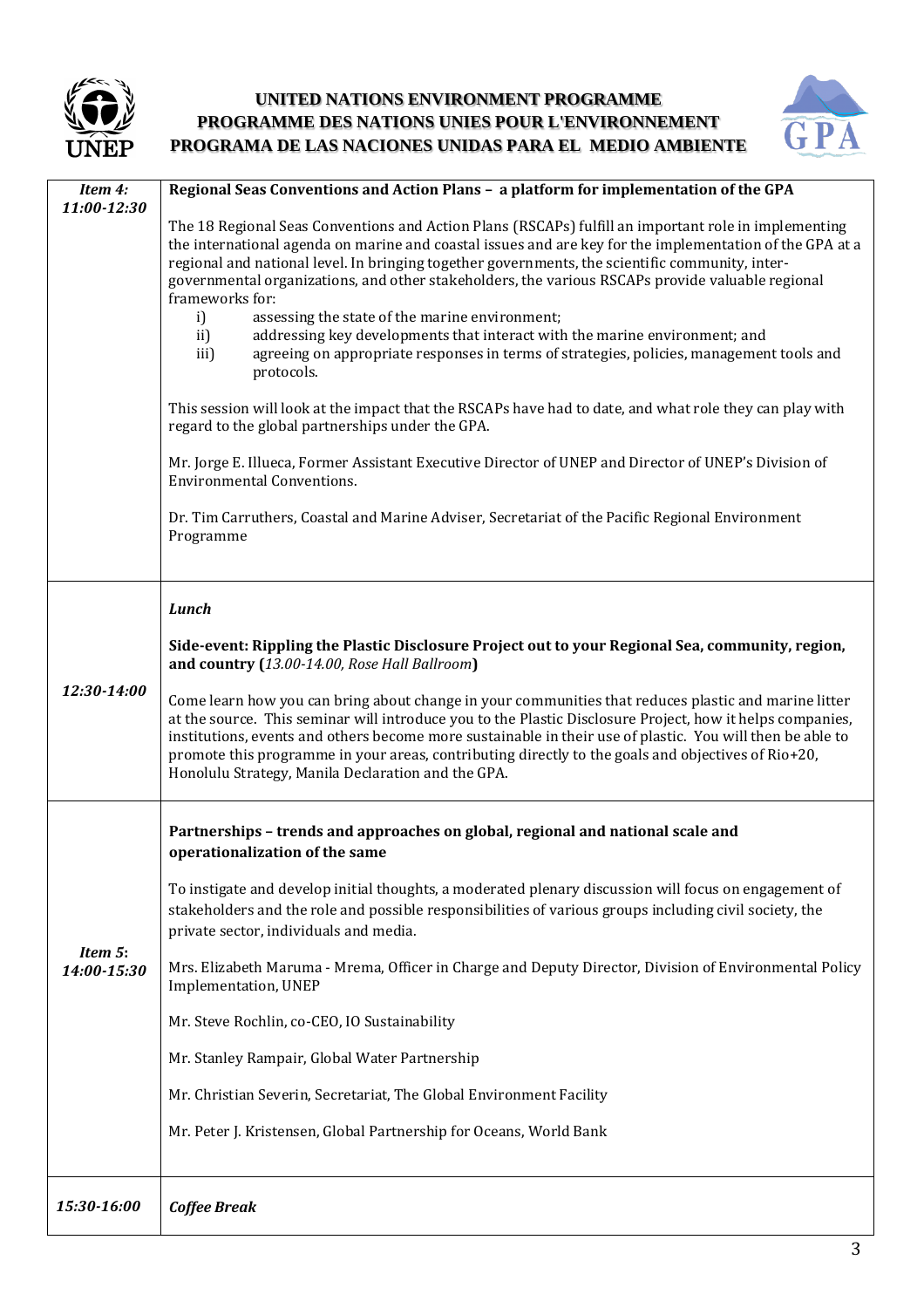



| Item 6:<br>16:00-17:00 | The contribution of marine and coastal ecosystems to sustainable development<br>The session is aimed at discussing policy pathways for a transition towards a Green Economy for Oceans<br>in key ocean-based sectors and the macroeconomic reforms to facilitate the enabling conditions. One<br>specific item for discussion is the contribution of natural capital by coastal and marine ecosystem<br>services, particularly the climate related services of productive coastal ecosystems (blue carbon), into a<br>Green Economy transition. The session will be focused on specific examples of re-direction of sector<br>policy reforms in the island and coastal states and incorporation of blue carbon in national policies.<br>Possible policy pathways for transition to Green Economy for Oceans: Ms. Jacqueline Alder, Coordinator,<br>FMEB, UNEP<br>National Blue carbon policy development: Mr. Andreas Hutahaean, Head-Research Group on Blue<br>Carbon, Research Centre for Coastal and Marine Resources, Indonesia<br>Structured discussion                                                            |
|------------------------|-------------------------------------------------------------------------------------------------------------------------------------------------------------------------------------------------------------------------------------------------------------------------------------------------------------------------------------------------------------------------------------------------------------------------------------------------------------------------------------------------------------------------------------------------------------------------------------------------------------------------------------------------------------------------------------------------------------------------------------------------------------------------------------------------------------------------------------------------------------------------------------------------------------------------------------------------------------------------------------------------------------------------------------------------------------------------------------------------------------------------|
| Item 7:<br>17:00-18:00 | Priority areas: nutrients, wastewater and marine litter - where are we?<br>Jan Willem Erisman, Director Louis Bolk Institute (Nutrients)<br>Steven Ntifo, Jacobs Engineering UK (Wastewater)<br>Peter Kershaw, Vice-Chairperson, The Joint Group of Experts on the Scientific Aspects of Marine<br><b>Environmental Protection (Marine Litter)</b>                                                                                                                                                                                                                                                                                                                                                                                                                                                                                                                                                                                                                                                                                                                                                                      |
| 18:00-21:00            | "Meet & Greet" & Poster session<br>Side-event: Caribbean Environment Programme Visual Feast - Take a peep into the Deep<br>$(19.00 - 20.00,$ Rose Hall Ballroom)<br>Reality cannot be captured in one single image or description; imagery sometimes tells the real story.<br>CEP's story is of the Caribbean Sea - the life force of the Caribbean People, which is threatened by a<br>diverse set of issues including pollution from activities on land, which affects our precious marine<br>ecosystems.<br>The Wider Caribbean Region is gravely threatened by the effects of marine litter, improper wastewater<br>disposal and agrochemical run off, including fertilizers, into the Caribbean Sea, but this sad reality is<br>hidden when one sees the predominant images of white sandy beaches and crystal clear waters. Take a<br>Peep into the Deep is an insightful montage of images and videos that showcases damage being done to<br>our beloved Caribbean Sea and the accomplishments of CEP and its member states in protecting this<br>much valued and shared resource from the effects of pollution. |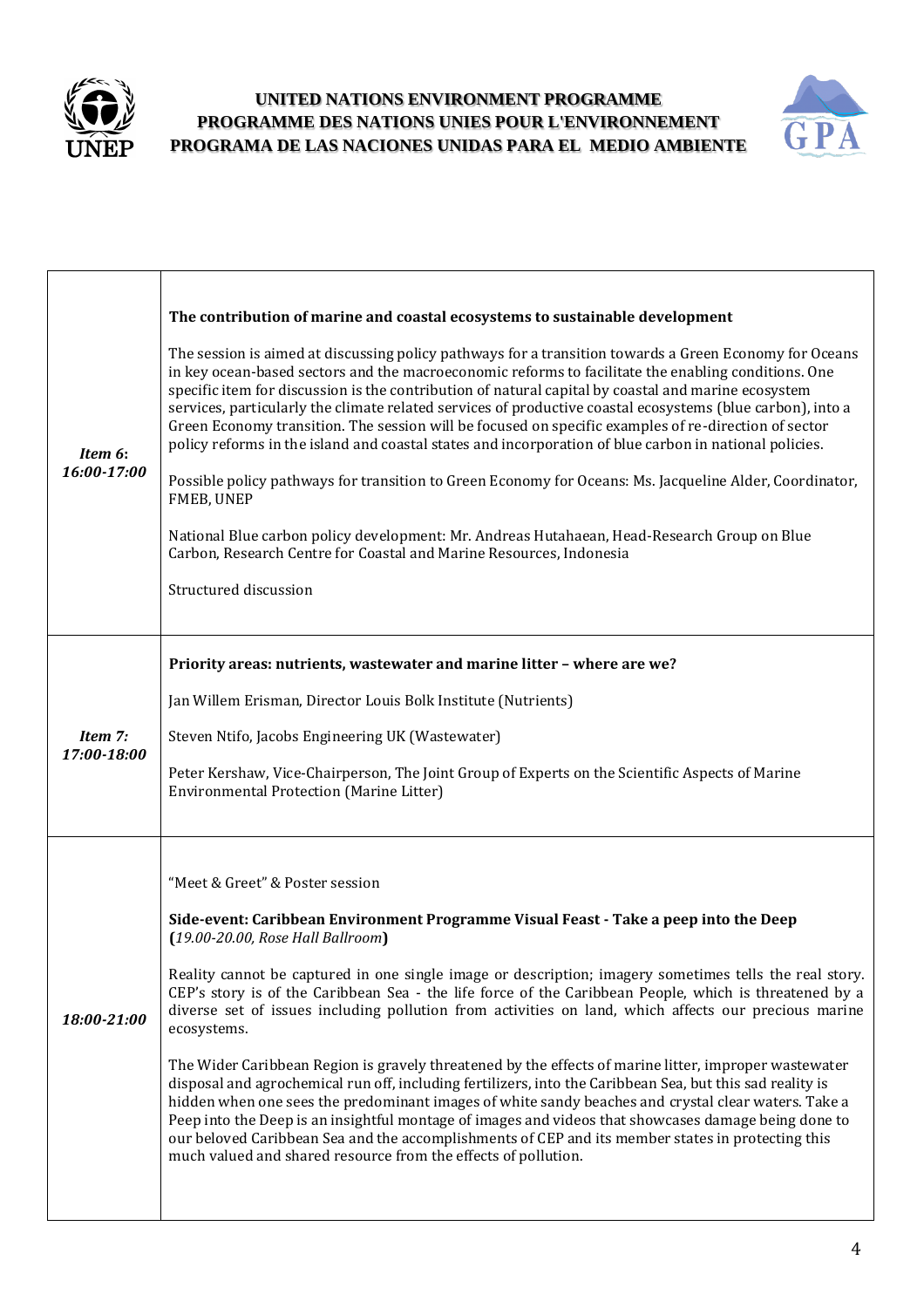



| <b>Thursday</b><br>3 October | Day 2 of Conference                                                                            |
|------------------------------|------------------------------------------------------------------------------------------------|
| Item 8:<br>08.30-18.00       | Parallel sessions for nutrients, was tewater, marine litter and coral reefs (separate agendas) |
| 18.00-19.00                  | Speed presentations: nutrients, wastewater and marine litter & GPA                             |
| 19.30-21.00                  | "Jamaica night" Reception (hosted by Government of Jamaica)                                    |

| Friday<br>4 October        | Day 3 of Conference (Rose Hall Ballroom)                                                                                                           |
|----------------------------|----------------------------------------------------------------------------------------------------------------------------------------------------|
| Item 9:<br>09:00-09:15     | Recap: Conclusions and recommendations from 2 <sup>nd</sup> Day's work.                                                                            |
|                            | The power of partnerships: Awareness & Outreach (Moderator: Dr. Mike Biddle)                                                                       |
|                            | Ms. Maria Westerbos, Plastic Soup Foundation/Mr. Andrew Russell, Plastic Disclosure Project                                                        |
| Item 10:<br>09:15-10:30    | Professor Mark Sutton, Centre for Ecology & Hydrology (CEH)/ International Nitrogen Assessment                                                     |
|                            | Mrs. Patricia Aquing, Integrating Watershed and Coastal Areas Management (IWCAM) in the Small Island<br>Development States (SIDS) of the Caribbean |
| 10:30-11:00                | <b>Coffee Break</b>                                                                                                                                |
| Item $11$ :<br>11:00-12:00 | Institutional financing mechanisms and opportunities at global, regional and national levels<br>(Moderator: Mr. Gérard Bonnis)                     |
|                            | Plenary to discuss institutional financing mechanisms and opportunities                                                                            |
|                            | Global: Mr. Christian Severin, The Global Environment Facility (GEF); Mr. Peter Kristensen, Global<br>Partnership for Oceans                       |
|                            | Regional levels: Ms. Denise Forrest, Caribbean Regional Fund for Wastewater Management, (GEF-CReW)                                                 |
| Item 12:<br>12:00-12:45    | Draft elements for a report from the Conference: UNEP                                                                                              |
|                            | <b>Reflections on recommendations</b>                                                                                                              |
| Item $13:$<br>12:45-13:00  | Closing of the Conference: Chair & UNEP                                                                                                            |